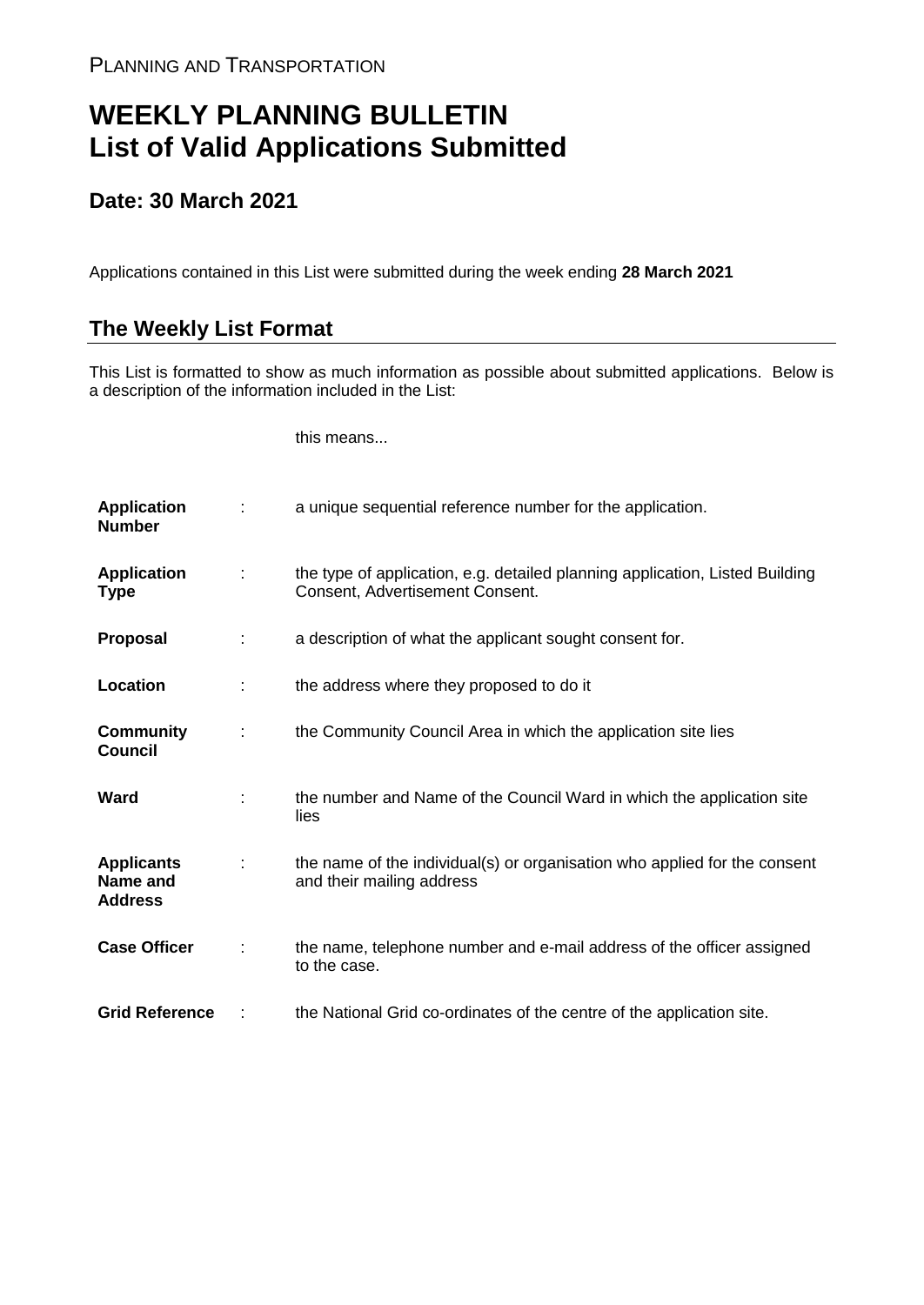| <b>Application No</b>                                                       |                       | : P/21/0009/FUL Earliest Date of                                                                                                                                             | <b>Decision</b>                            |                        | 27 April 2021 |       |
|-----------------------------------------------------------------------------|-----------------------|------------------------------------------------------------------------------------------------------------------------------------------------------------------------------|--------------------------------------------|------------------------|---------------|-------|
| <b>Application Type</b><br><b>Proposal</b><br><b>Location</b>               |                       | <b>Planning Permission</b><br>Alterations and Extension to Nursery<br>Inchlair Nursery School Valeview Stenhousemuir Larbert FK5<br>3BY                                      |                                            | <b>Hierarchy Level</b> |               | Local |
| <b>Community Council</b><br><b>Ward</b><br><b>Applicant</b><br><b>Agent</b> | $\mathbb{Z}^{\times}$ | Larbert, Stenhousemuir and Torwood<br>04 - Carse, Kinnaird and Tryst<br><b>Falkirk Council</b><br><b>AHR</b><br>Louise Smith Savoy Tower 77 Renfrew Street Glasgow G2<br>3BZ |                                            |                        |               |       |
| <b>Case Officer</b>                                                         |                       | Stephen McClure (Tel. 01324 504702)<br>e-mail: stephen.mcclure@falkirk.gov.uk                                                                                                |                                            |                        |               |       |
| <b>Grid Reference</b>                                                       |                       | 286983 682547<br>View the application details                                                                                                                                |                                            |                        |               |       |
| <b>Application No</b>                                                       |                       | : P/21/0093/FUL                                                                                                                                                              | <b>Earliest Date of</b><br><b>Decision</b> |                        | 27 April 2021 |       |
| <b>Application Type</b><br><b>Proposal</b><br><b>Location</b>               |                       | <b>Planning Permission</b><br><b>Erection of Outbuilding</b><br>Taigh Mor Bo'ness EH51 9RR                                                                                   |                                            | <b>Hierarchy Level</b> |               | Local |
| <b>Community Council</b><br><b>Ward</b><br><b>Applicant</b><br><b>Agent</b> |                       | Bo'ness<br>01 - Bo'ness and Blackness<br>Mr Chris Pohlen<br><b>Colin Simpson Projects</b>                                                                                    |                                            |                        |               |       |
| <b>Case Officer</b>                                                         |                       | Colin Simpson Creewood 11A Bank Street Elie Fife KY9 1BW<br>Kevin Brown (Tel. 01324 504701)<br>e-mail: kevin.brown@falkirk.gov.uk                                            |                                            |                        |               |       |
| <b>Grid Reference</b>                                                       |                       | 301393 679852<br>View the application details                                                                                                                                |                                            |                        |               |       |
| <b>Application No</b>                                                       |                       | : P/21/0139/FUL                                                                                                                                                              | <b>Earliest Date of</b><br><b>Decision</b> |                        | 27 April 2021 |       |
| <b>Application Type</b><br><b>Proposal</b><br><b>Location</b>               |                       | <b>Planning Permission</b><br><b>Erection of Storage Unit</b><br>Eskbank Control Panels Ltd Grangemouth Road Bo'ness EH51<br>0PU                                             |                                            | <b>Hierarchy Level</b> |               | Local |
| <b>Community Council</b><br><b>Ward</b><br><b>Applicant</b><br><b>Agent</b> |                       | Bo'ness<br>01 - Bo'ness and Blackness<br>Mr John Niven                                                                                                                       |                                            |                        |               |       |
| <b>Case Officer</b><br><b>Grid Reference</b>                                |                       | Kevin Brown (Tel. 01324 504701)<br>e-mail: kevin.brown@falkirk.gov.uk<br>297485 680494<br>View the application details                                                       |                                            |                        |               |       |
|                                                                             |                       |                                                                                                                                                                              |                                            |                        |               |       |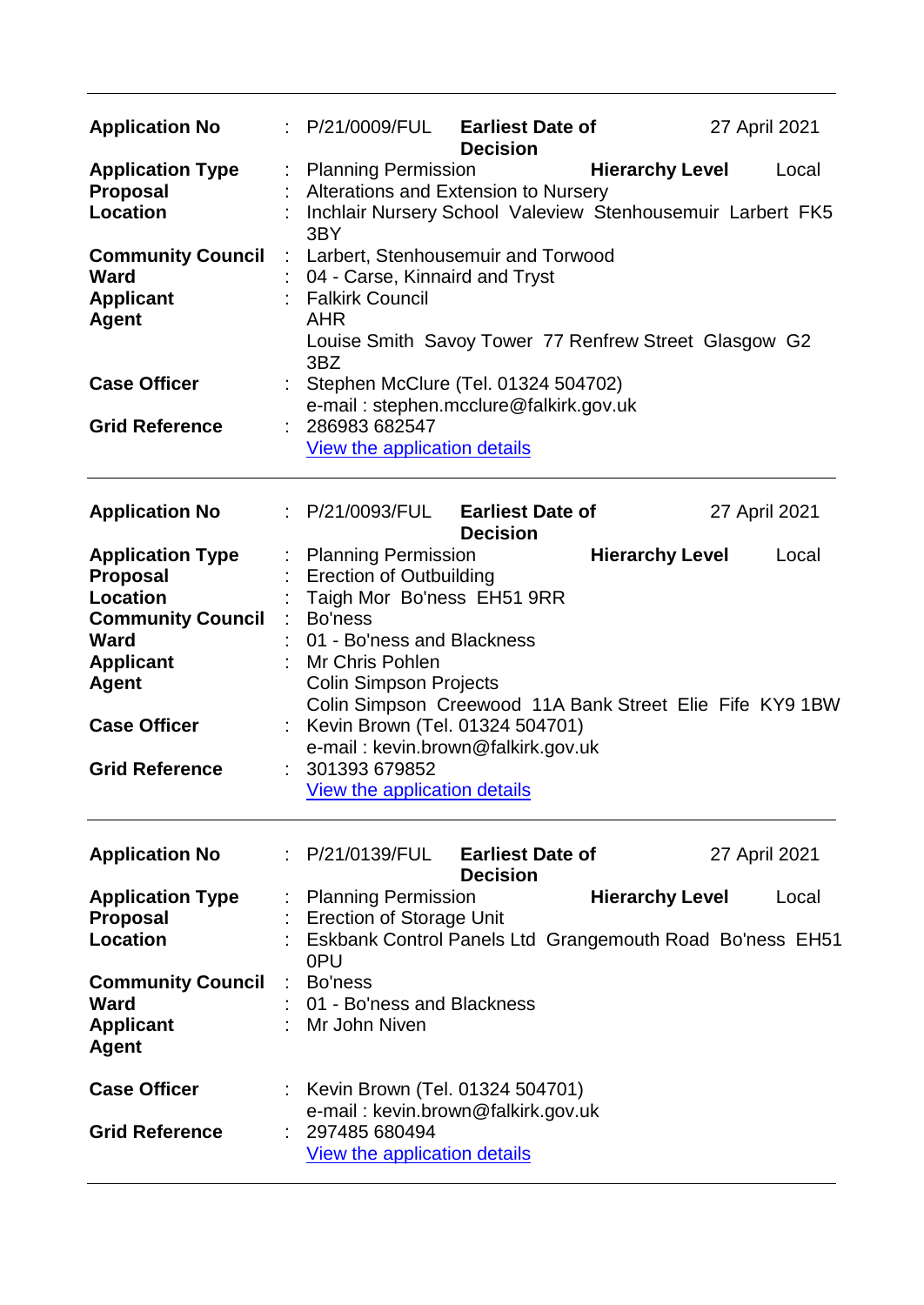| <b>Application No</b>                                                                                                                                                                        |    | : P/21/0150/FUL Earliest Date of                                                                                                                                                                                                                                                                                                                                                                              | <b>Decision</b>                            |                        | 23 March 2021 |  |
|----------------------------------------------------------------------------------------------------------------------------------------------------------------------------------------------|----|---------------------------------------------------------------------------------------------------------------------------------------------------------------------------------------------------------------------------------------------------------------------------------------------------------------------------------------------------------------------------------------------------------------|--------------------------------------------|------------------------|---------------|--|
| <b>Application Type</b><br><b>Proposal</b><br><b>Location</b><br><b>Community Council</b><br><b>Ward</b><br><b>Applicant</b><br><b>Agent</b><br><b>Case Officer</b><br><b>Grid Reference</b> |    | <b>Planning Permission</b><br><b>Extension to Dwellinghouse</b><br>74 Beaumont Drive Carron Falkirk FK2 8SN<br>NO COMMUNITY COUNCIL<br>04 - Carse, Kinnaird and Tryst<br>Mr and Mrs Henderson<br>Greenfields Design Ltd<br>Gordon Porter 2B Bank Street Alloa FK10 1HP<br>Stewart Robson (Tel. 01324 504720)<br>e-mail: stewart.robson@falkirk.gov.uk<br>288802 682616<br>View the application details        |                                            | <b>Hierarchy Level</b> | Local         |  |
| <b>Application No</b>                                                                                                                                                                        |    | : P/21/0153/FUL                                                                                                                                                                                                                                                                                                                                                                                               | <b>Earliest Date of</b><br><b>Decision</b> |                        | 29 April 2021 |  |
| <b>Application Type</b><br><b>Proposal</b><br><b>Location</b><br><b>Community Council</b><br><b>Ward</b><br><b>Applicant</b><br><b>Agent</b><br><b>Case Officer</b><br><b>Grid Reference</b> |    | <b>Planning Permission</b><br>Siting of Snack Van<br>Kelpies Marina The Helix Falkirk FK2 7ZT<br><b>Grangemouth Community Council</b><br>06 - Falkirk North<br><b>Scottish Canals</b><br><b>Oliver Chapman Architects</b><br>Oliver Chapman 36 St Mary's Street Edinburgh EH1 1SX<br>Julie Seidel (Tel. 01324 504880)<br>e-mail: julie.seidel@falkirk.gov.uk<br>290629 682155<br>View the application details |                                            | <b>Hierarchy Level</b> | Local         |  |
| <b>Application No</b>                                                                                                                                                                        |    | P/21/0154/FUL                                                                                                                                                                                                                                                                                                                                                                                                 | <b>Earliest Date of</b><br><b>Decision</b> |                        | 27 April 2021 |  |
| <b>Application Type</b><br><b>Proposal</b><br><b>Location</b><br><b>Community Council</b><br><b>Ward</b><br><b>Applicant</b><br><b>Agent</b><br><b>Case Officer</b><br><b>Grid Reference</b> | ÷. | <b>Planning Permission</b><br><b>Extension to Dwellinghouse</b><br>31 Craigievar Avenue Carron Falkirk FK2 8DQ<br>NO COMMUNITY COUNCIL<br>04 - Carse, Kinnaird and Tryst<br>Mr Adam Watson<br><b>JSS Architects</b><br>Stuart Sandilands 52 Overton Road Strathaven ML10 6JP<br>Stewart Robson (Tel. 01324 504720)<br>e-mail: stewart.robson@falkirk.gov.uk<br>288431 682996<br>View the application details  |                                            | <b>Hierarchy Level</b> | Local         |  |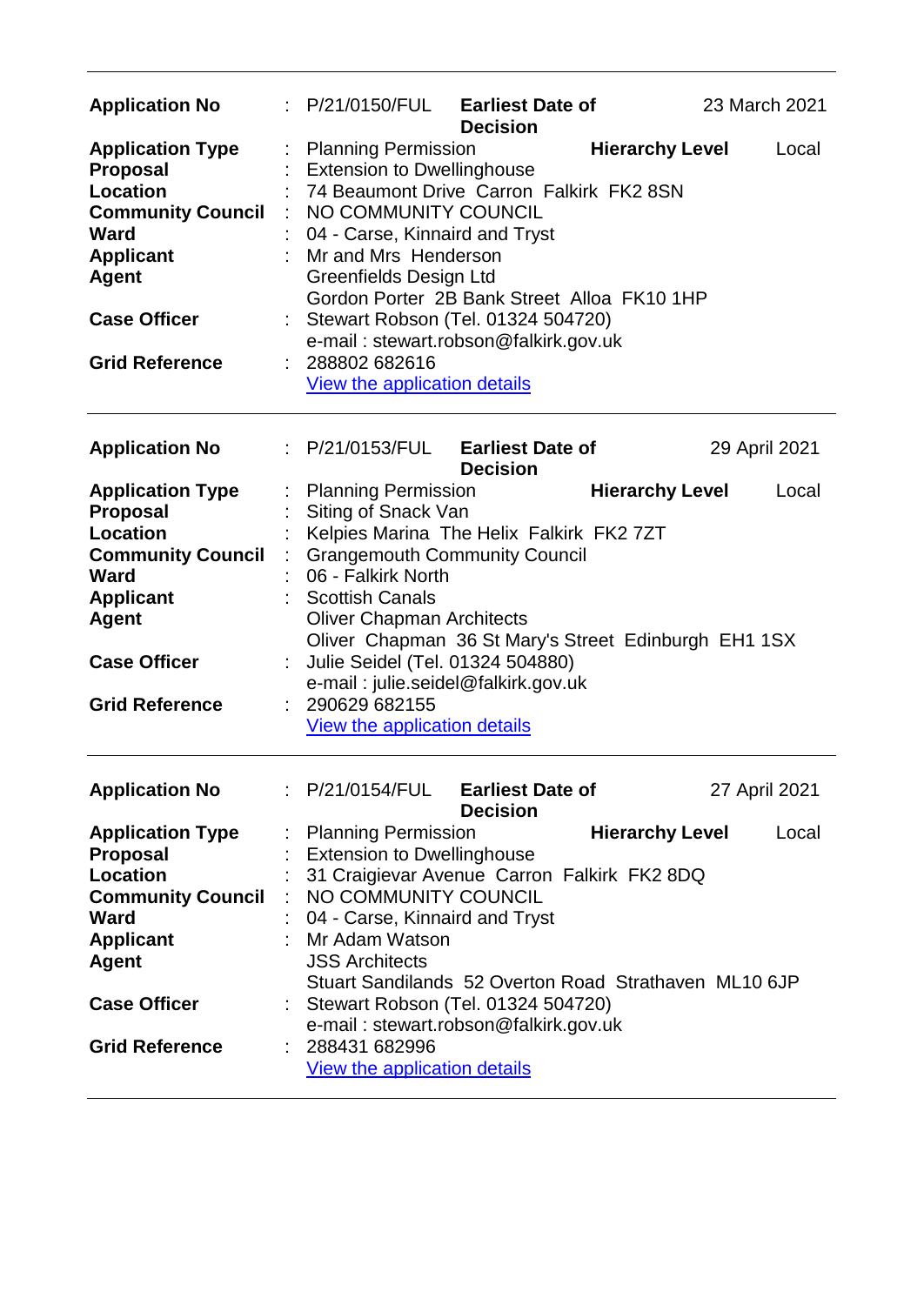| <b>Application No</b>                                                                                                                 |     | P/21/0155/FUL                                                                                                                                             | <b>Earliest Date of</b><br><b>Decision</b>                                                  |                        | 23 March 2021 |       |
|---------------------------------------------------------------------------------------------------------------------------------------|-----|-----------------------------------------------------------------------------------------------------------------------------------------------------------|---------------------------------------------------------------------------------------------|------------------------|---------------|-------|
| <b>Application Type</b><br><b>Proposal</b><br><b>Location</b><br><b>Community Council</b><br><b>Ward</b><br><b>Applicant</b><br>Agent | 1PU | <b>Planning Permission</b><br><b>Extension to Dwellinghouse</b><br><b>Falkirk South</b><br>07 - Falkirk South<br>Mr Craig Bruce<br><b>Arka Architects</b> | 64 Dumyat Drive Falkirk FK1 5PA<br>Amy McEwan The Loft The Tattie Kirk Cow Wynd Falkirk FK1 | <b>Hierarchy Level</b> |               | Local |
| <b>Case Officer</b><br><b>Grid Reference</b>                                                                                          |     | 287309 679030                                                                                                                                             | Stewart Robson (Tel. 01324 504720)<br>e-mail: stewart.robson@falkirk.gov.uk                 |                        |               |       |
|                                                                                                                                       |     | View the application details                                                                                                                              |                                                                                             |                        |               |       |
| <b>Application No</b>                                                                                                                 |     | : P/21/0156/FUL                                                                                                                                           | <b>Earliest Date of</b><br><b>Decision</b>                                                  |                        | 23 March 2021 |       |
| <b>Application Type</b>                                                                                                               |     | <b>Planning Permission</b>                                                                                                                                |                                                                                             | <b>Hierarchy Level</b> |               | Local |
| <b>Proposal</b>                                                                                                                       |     | <b>Extension to Dwellinghouse</b>                                                                                                                         |                                                                                             |                        |               |       |
| Location                                                                                                                              |     |                                                                                                                                                           | 6 Cotland Drive Falkirk FK2 7GE                                                             |                        |               |       |
| <b>Community Council</b>                                                                                                              |     | No Community Council                                                                                                                                      |                                                                                             |                        |               |       |
| <b>Ward</b>                                                                                                                           |     | 06 - Falkirk North                                                                                                                                        |                                                                                             |                        |               |       |
|                                                                                                                                       |     |                                                                                                                                                           |                                                                                             |                        |               |       |
| <b>Applicant</b>                                                                                                                      |     | Mrs Aidan Walusiak                                                                                                                                        |                                                                                             |                        |               |       |
| <b>Agent</b>                                                                                                                          |     | FK1 Design Ltd<br>Laurieston Falkirk FK2 9NA                                                                                                              | FAO Barry Sturrock Aretlea 233 Grahamsdyke Street                                           |                        |               |       |
| <b>Case Officer</b>                                                                                                                   |     |                                                                                                                                                           | Stewart Robson (Tel. 01324 504720)<br>e-mail: stewart.robson@falkirk.gov.uk                 |                        |               |       |
| <b>Grid Reference</b>                                                                                                                 |     | 288035 681811<br><b>View the application details</b>                                                                                                      |                                                                                             |                        |               |       |
| <b>Application No</b>                                                                                                                 |     | : P/21/0158/FUL                                                                                                                                           | <b>Earliest Date of</b><br><b>Decision</b>                                                  |                        | 27 April 2021 |       |
| <b>Application Type</b>                                                                                                               |     | : Planning Permission                                                                                                                                     |                                                                                             | <b>Hierarchy Level</b> |               | Local |
| <b>Proposal</b>                                                                                                                       |     | <b>Erection of Raised Patio</b>                                                                                                                           |                                                                                             |                        |               |       |
| Location                                                                                                                              |     |                                                                                                                                                           | 17 Neilson Street Falkirk FK1 5AQ                                                           |                        |               |       |
|                                                                                                                                       |     |                                                                                                                                                           |                                                                                             |                        |               |       |
| <b>Community Council</b>                                                                                                              |     | No Community Council                                                                                                                                      |                                                                                             |                        |               |       |
| <b>Ward</b>                                                                                                                           |     | 07 - Falkirk South                                                                                                                                        |                                                                                             |                        |               |       |
| <b>Applicant</b>                                                                                                                      |     | Mr David & Jenni Hopkins                                                                                                                                  |                                                                                             |                        |               |       |
| <b>Agent</b>                                                                                                                          |     | I Line Designs                                                                                                                                            |                                                                                             |                        |               |       |
|                                                                                                                                       |     |                                                                                                                                                           | William Smith 10 Philip Street Falkirk FK2 7JE                                              |                        |               |       |
| <b>Case Officer</b>                                                                                                                   |     |                                                                                                                                                           | John Cooney (Tel. 01324 504705)                                                             |                        |               |       |
|                                                                                                                                       |     |                                                                                                                                                           | e-mail: john.cooney@falkirk.gov.uk                                                          |                        |               |       |
| <b>Grid Reference</b>                                                                                                                 |     | 288503 679634                                                                                                                                             |                                                                                             |                        |               |       |
|                                                                                                                                       |     | <b>View the application details</b>                                                                                                                       |                                                                                             |                        |               |       |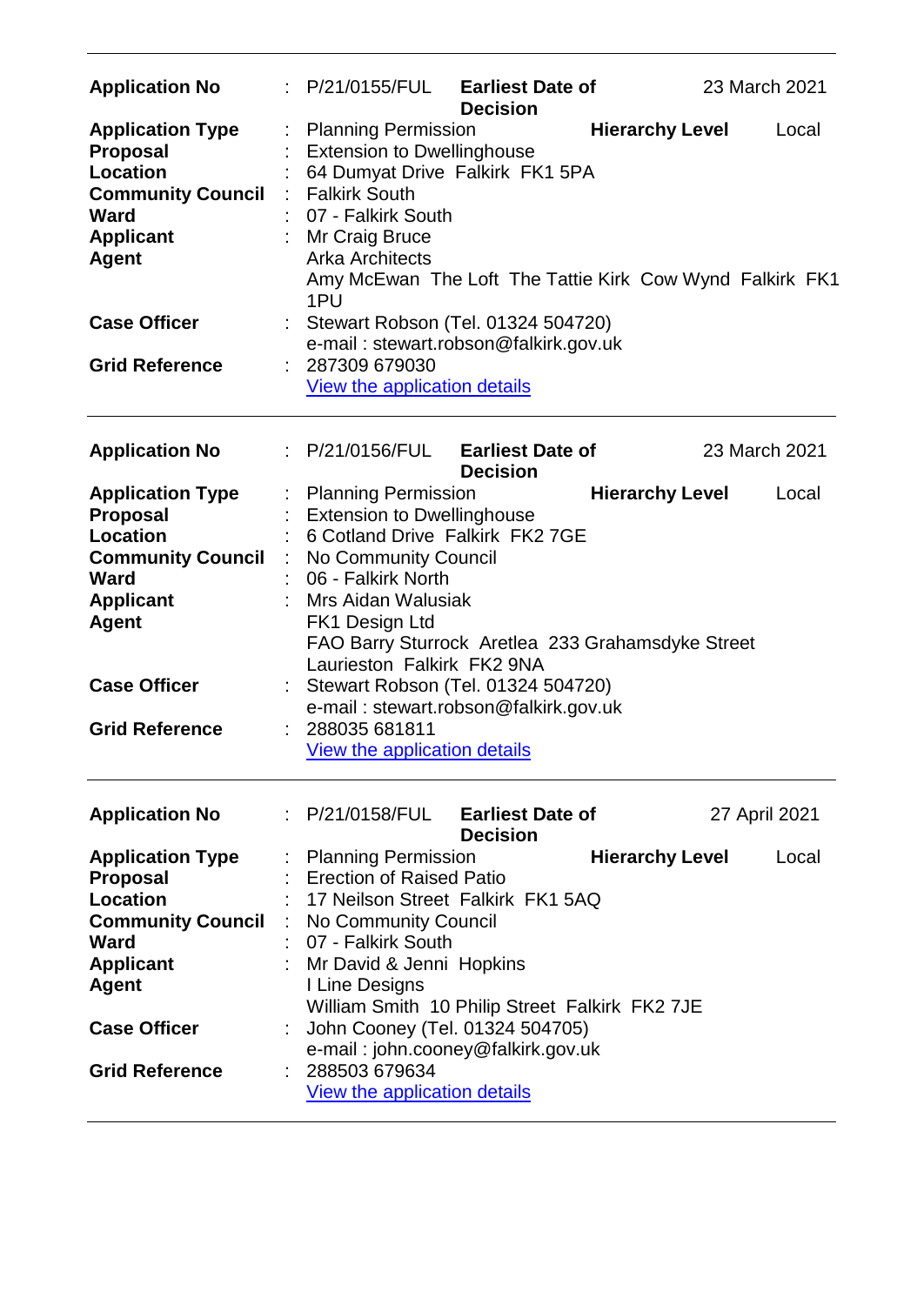| <b>Application No</b>                                                                                                                                                                 | : P/21/0163/FUL                                                                                                                                                                                                                      | <b>Earliest Date of</b><br><b>Decision</b>                                                                                                                                                                                                       |                        | 27 April 2021 |
|---------------------------------------------------------------------------------------------------------------------------------------------------------------------------------------|--------------------------------------------------------------------------------------------------------------------------------------------------------------------------------------------------------------------------------------|--------------------------------------------------------------------------------------------------------------------------------------------------------------------------------------------------------------------------------------------------|------------------------|---------------|
| <b>Application Type</b><br><b>Proposal</b><br><b>Location</b><br><b>Community Council</b><br><b>Ward</b><br><b>Applicant</b><br><b>Agent</b><br><b>Case Officer</b>                   | <b>Planning Permission</b><br>Polmont<br>08 - Lower Braes<br>David Hyslop and Don Campbell<br><b>EH53 0AL</b>                                                                                                                        | Alterations and Conversion of 2 Flats to Form Dwellinghouse<br>43 Taymouth Road Polmont Falkirk FK2 0PF<br>John Watson Architectural Consultant Ltd<br>FAO John Watson 11 Market Street Mid Calder Livingston<br>John Cooney (Tel. 01324 504705) | <b>Hierarchy Level</b> | Local         |
| <b>Grid Reference</b>                                                                                                                                                                 | 294086 678380<br>View the application details                                                                                                                                                                                        | e-mail: john.cooney@falkirk.gov.uk                                                                                                                                                                                                               |                        |               |
| <b>Application No</b>                                                                                                                                                                 | : P/21/0166/FUL                                                                                                                                                                                                                      | <b>Earliest Date of</b><br><b>Decision</b>                                                                                                                                                                                                       |                        | 29 April 2021 |
| <b>Application Type</b><br><b>Proposal</b><br>Location<br><b>Community Council</b><br><b>Ward</b><br><b>Applicant</b><br><b>Agent</b><br><b>Case Officer</b><br><b>Grid Reference</b> | <b>Planning Permission</b><br><b>Extension to Primary School</b><br>04 - Carse, Kinnaird and Tryst<br><b>Falkirk Council</b><br>7YZ<br>Kevin Brown (Tel. 01324 504701)<br>286521 684076<br><b>View the application details</b>       | Kinnaird Primary School McIntyre Avenue Larbert FK5 4TQ<br>Larbert, Stenhousemuir and Torwood<br>Stephen McEwan Abbotsford House David's Loan Falkirk FK2<br>e-mail: kevin.brown@falkirk.gov.uk                                                  | <b>Hierarchy Level</b> | Local         |
| <b>Application No</b>                                                                                                                                                                 | : P/21/0167/PPP Earliest Date of                                                                                                                                                                                                     | <b>Decision</b>                                                                                                                                                                                                                                  |                        | 29 April 2021 |
| <b>Application Type</b><br><b>Proposal</b><br><b>Location</b>                                                                                                                         | <b>Planning Permission in</b><br>Principle                                                                                                                                                                                           | <b>Construction of Dwellinghouse and Stables</b><br>Land To The North Of Denovan Mains Farm Denovan Road                                                                                                                                         | <b>Hierarchy Level</b> | Local         |
| <b>Community Council</b><br><b>Ward</b><br><b>Applicant</b><br><b>Agent</b><br><b>Case Officer</b><br><b>Grid Reference</b>                                                           | Dunipace<br><b>Denny and District</b><br>÷<br>03 - Denny and Banknock<br><b>Mr Allister Stewart</b><br>FK1 Design Ltd<br><b>Falkirk FK2 9NA</b><br>Brent Vivian (Tel. 01324 504935)<br>281570 683618<br>View the application details | Barry Sturrock Aretlea 233 Grahamsdyke Street Laurieston<br>e-mail: brent.vivian@falkirk.gov.uk                                                                                                                                                  |                        |               |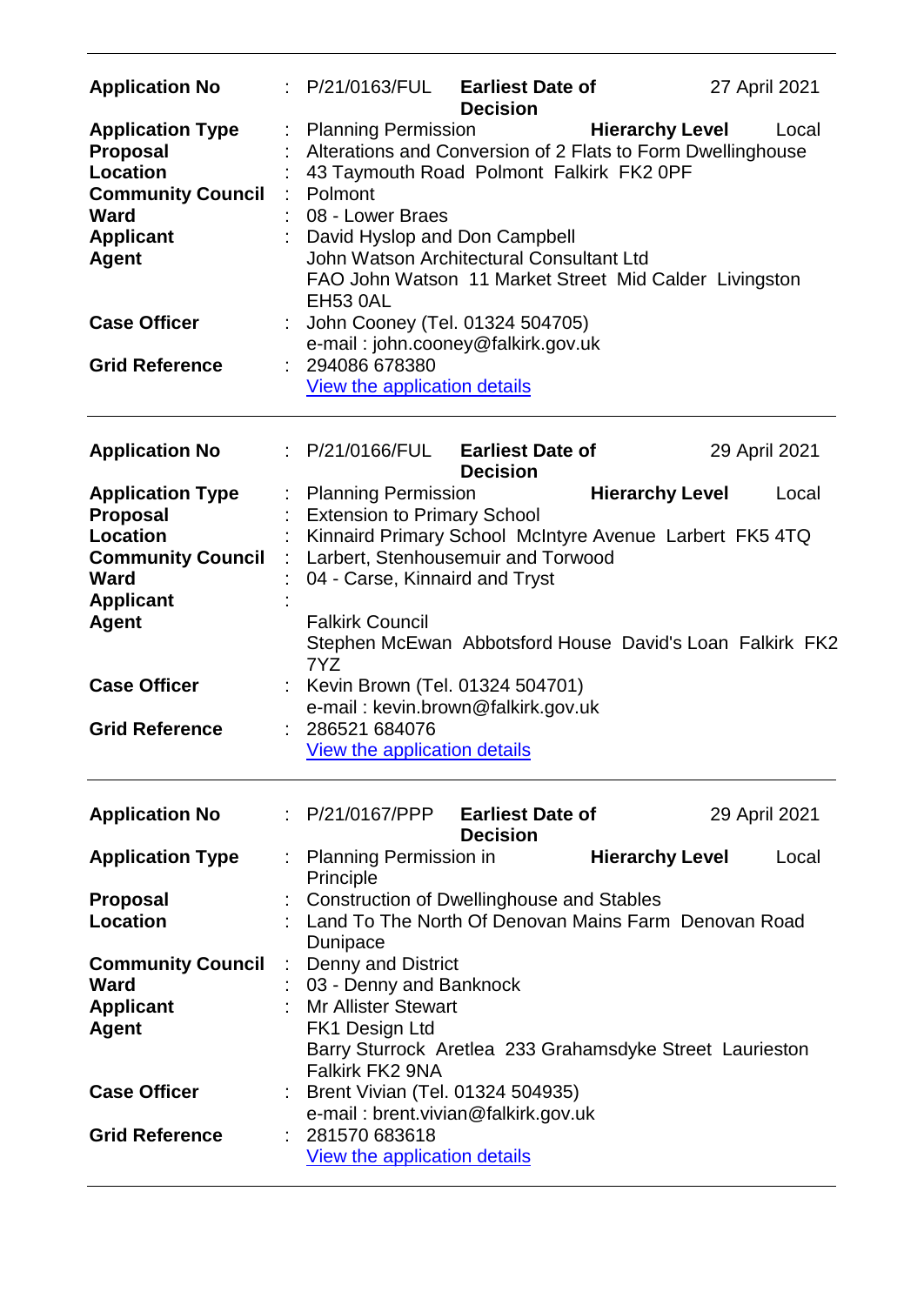| <b>Application No</b>                                                                                                                                                                 | : P/21/0170/CPL Earliest Date of                                                                                                                                                                                                                                                                                                                                                   | <b>Decision</b>                            |                        | 26 March 2021            |
|---------------------------------------------------------------------------------------------------------------------------------------------------------------------------------------|------------------------------------------------------------------------------------------------------------------------------------------------------------------------------------------------------------------------------------------------------------------------------------------------------------------------------------------------------------------------------------|--------------------------------------------|------------------------|--------------------------|
| <b>Application Type</b>                                                                                                                                                               | Certificate of Lawful Use -<br>Proposed                                                                                                                                                                                                                                                                                                                                            |                                            | <b>Hierarchy Level</b> | <b>Not</b><br>Applicable |
| <b>Proposal</b><br>Location<br><b>Community Council</b><br>Ward<br><b>Applicant</b><br><b>Agent</b>                                                                                   | <b>Extension to Dwellinghouse</b><br>38 Laurel Grove Bonnybridge FK4 2EE<br><b>Bonnybridge Community Council</b><br>05 - Bonnybridge and Larbert<br>Mr & Mrs Towers<br>John Gordon Associates Ltd<br>John Gordon 3 Dean Acres Comrie Dunfermline KY12 9XS                                                                                                                          |                                            |                        |                          |
| <b>Case Officer</b><br><b>Grid Reference</b>                                                                                                                                          | Julie Seidel (Tel. 01324 504880)<br>e-mail: julie.seidel@falkirk.gov.uk                                                                                                                                                                                                                                                                                                            |                                            |                        |                          |
|                                                                                                                                                                                       | 281952 679075<br><b>View the application details</b>                                                                                                                                                                                                                                                                                                                               |                                            |                        |                          |
| <b>Application No</b>                                                                                                                                                                 | : P/21/0171/FUL                                                                                                                                                                                                                                                                                                                                                                    | <b>Earliest Date of</b><br><b>Decision</b> |                        | 27 April 2021            |
| <b>Application Type</b><br><b>Proposal</b><br>Location<br><b>Community Council</b><br><b>Ward</b><br><b>Applicant</b><br><b>Agent</b><br><b>Case Officer</b><br><b>Grid Reference</b> | : Planning Permission<br><b>Extension to Dwellinghouse</b><br>Woodend Cottage 14 Harbour Road Bo'ness EH51 9LE<br>Bo'ness<br>01 - Bo'ness and Blackness<br>: Ms Lesley Millar<br><b>Pink Architects</b><br>Mark Morrison Rareview 75 Station Road Armadale Bathgate<br><b>EH48 3LJ</b><br>: Kevin Brown (Tel. 01324 504701)<br>e-mail: kevin.brown@falkirk.gov.uk<br>301262 681338 |                                            | <b>Hierarchy Level</b> | Local                    |
|                                                                                                                                                                                       | <b>View the application details</b>                                                                                                                                                                                                                                                                                                                                                |                                            |                        |                          |
| <b>Application No</b>                                                                                                                                                                 | : P/21/0173/FUL                                                                                                                                                                                                                                                                                                                                                                    | <b>Earliest Date of</b><br><b>Decision</b> |                        | 27 April 2021            |
| <b>Application Type</b><br><b>Proposal</b><br><b>Location</b><br><b>Community Council</b><br><b>Ward</b><br><b>Applicant</b><br><b>Agent</b>                                          | <b>Planning Permission</b><br>Extension to Dwellinghouse and Installation of Flue<br>42A Grahamsdyke Street Laurieston Falkirk FK2 9LU<br>: Lower Braes<br>08 - Lower Braes<br>: Mr Grant Anderson                                                                                                                                                                                 |                                            | <b>Hierarchy Level</b> | Local                    |
| <b>Case Officer</b><br><b>Grid Reference</b>                                                                                                                                          | : Stewart Robson (Tel. 01324 504720)<br>e-mail: stewart.robson@falkirk.gov.uk<br>291117 679533<br><b>View the application details</b>                                                                                                                                                                                                                                              |                                            |                        |                          |